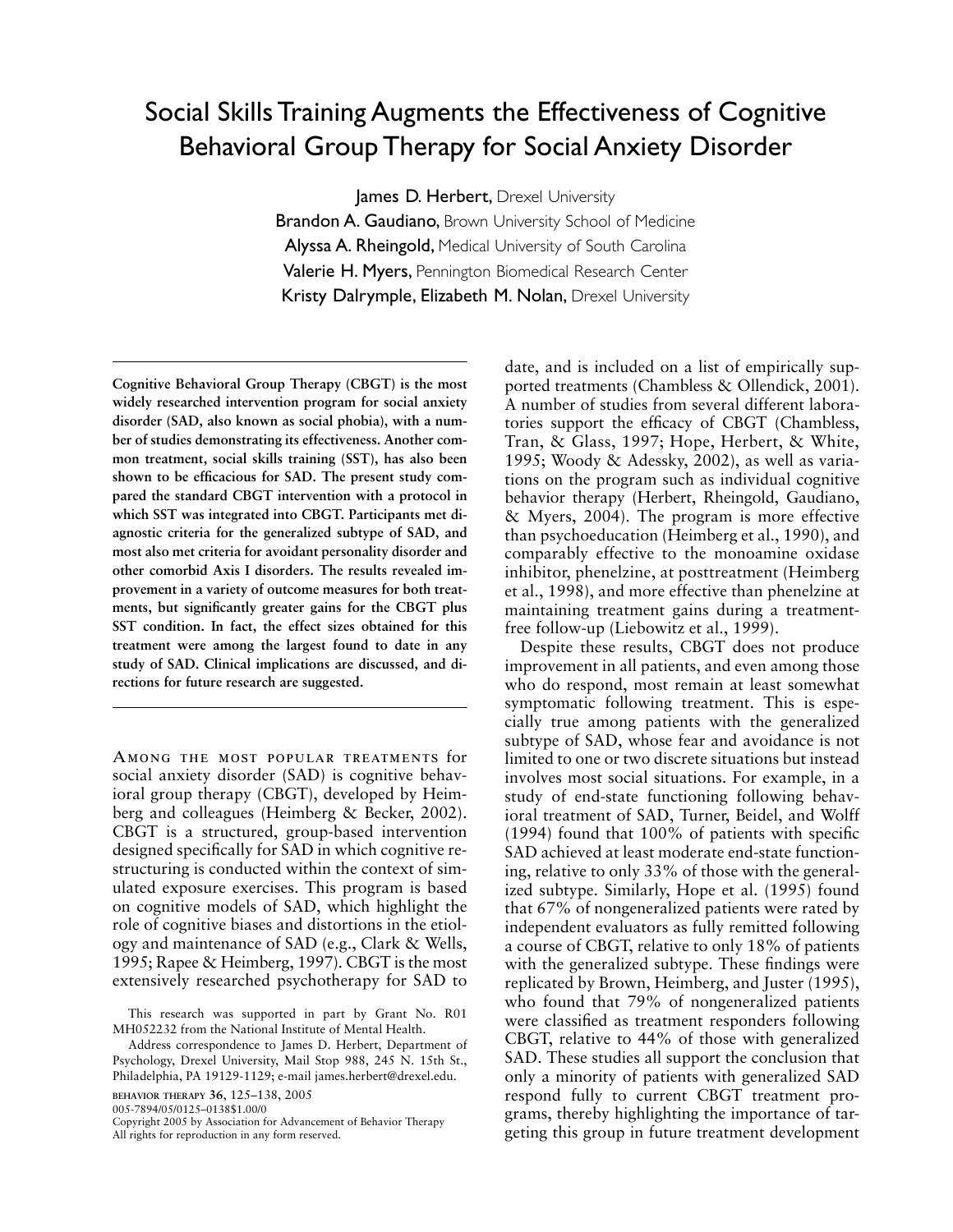efforts. Moreover, generalized SAD is associated with high levels of subjective distress and functional impairment, and is frequently comorbid with avoidant personality disorder (Herbert, Hope, & Bellack, 1992). The present study therefore focused exclusively on individuals with the generalized subtype of SAD.

The limited response of patients with generalized SAD raises the question of whether the addition of other treatment components to the standard CBGT protocol might improve effectiveness. One possibility is combination treatment, in which CBGT is supplemented by pharmacotherapy. Two largescale studies have recently been completed in which CBGT was combined with drug therapy (Davidson et al., 2003; Heimberg, 2002). Although the results of neither study have yet been published, preliminary reports from both confirm the effectiveness of phenelzine, fluoxetine, and CBGT for SAD, but suggest little if any incremental benefits of combined treatment (Heimberg, 2002; Huppert, Roth, Keefe, Davidson, & Foa, 2002). One other study suggests that combined treatment may actually fare *worse* than exposure therapy alone for SAD in the long term. Haug et al. (2003) found that patients who received exposure alone continued to improve over the course of a 28-week follow-up period, whereas deterioration was noted for those who received either sertraline alone, or sertraline plus exposure.

Another possibility for enhancing the efficacy of CBGT is to incorporate components of other psychotherapies. One such component might be social skills training (SST). Over the past three decades, SST has demonstrated efficacy for various forms of psychopathology, including schizophrenia and other severe mental illness (Dilk & Bond, 1996; Liberman, DeRisi, & Mueser, 1989), depression (Hersen, Bellack, Himmelhoch, & Thase, 1984; Jacobson et al., 1996), and social anxiety (Trower, Yardley, Bryant, & Shaw, 1978). Several studies have also found SST to be effective for SAD, either as a standalone intervention (Mersch, Emmelkamp, Bogels, & Van der Sleen, 1989; Stravynski, Marks, & Yule, 1982; Wlazlo, Schroeder-Hartwig, Hand, Kaiser, & Münchau, 1990) or as part of a multicomponent treatment package that integrates SST with exposure (Turner, Beidel, Cooley-Quille, 1995; Turner, Beidel, Cooley, Woody, & Messer, 1994; van Dam-Baggen & Kraaimaat, 2000). Little research has examined the integration of SST with CBGT. In an uncontrolled pilot study, Herbert, Rheingold, and Goldstein (2002) found promising results of a brief, 6-week treatment protocol that integrated SST with cognitive restructuring and simulated exposure delivered in an individual format. In another uncontrolled pilot study, Franklin, Feeny, Abramowitz, Zoellner, and Bux (2001) reported promising results of a 14-week program integrating SST and cognitive restructuring.

The rationale for SST for SAD is that the disorder is associated with deficits in social performance, which may reflect actual skills deficits (i.e., the incapacity to perform at an adequate level in certain social contexts), at least in some individuals. Several studies have explored this issue by examining the social behavior of persons with SAD. The general finding is that global ratings of the behavior of persons with SAD in contrived social situations are rated as poorer relative to both clinical and nonclinical control groups (Baker & Edelmann, 2002; Fydrich, Chambless, Perry, Buergener, & Beazley, 1998; Hopko, McNeil, Zvolensky, & Eifert, 2001; Norton & Hope, 2001b; Stopa & Clark, 1993; but see also Rapee & Lim, 1992, for conflicting results). Although there is a general consensus that the social behavior of persons with SAD is frequently impaired, several authors have noted that such impairments do not necessarily reflect underlying skills deficits (e.g., Bellack, 1983; Heimberg & Becker, 2002; Herbert, 1995; Norton & Hope, 2001a). Although it is possible that impaired social behavior does indeed reflect skills deficits, it is equally possible that such performance problems reflect other processes, such as the disruptive effects of anxiety (Rapee, 1995) or the effects of safety behaviors (Alden & Bieling, 1998; Clark & Wells, 1995). In a recent review of this area, Hopko et al. (2001) note that the etiology of impaired social performance in SAD likely differs across individuals. Some with SAD may have the capacity for adequate performance while the ability to exercise that capacity is impaired by anxiety, others may lack the capacity to perform effectively, while still others may have both skills deficits and excessive anxiety. This high degree of variability in the social behavior of persons with SAD suggests that interventions directly targeting social skills might be especially helpful for patients with some level of impaired social performance. With respect to the integration of SST within CBGT, this variability highlights the importance of a flexible protocol, in which the degree of focus on SST can be tailored to the degree of each patient's impairment.

Although the specific nature of the impairments in social behavior associated with SAD remains unresolved, this issue is actually independent of questions regarding the clinical efficacy of SST. Traditional conceptualizations of SST are generally based on the idea that the intervention corrects underlying skills deficits. However, SST may also produce beneficial effects for individuals with signifi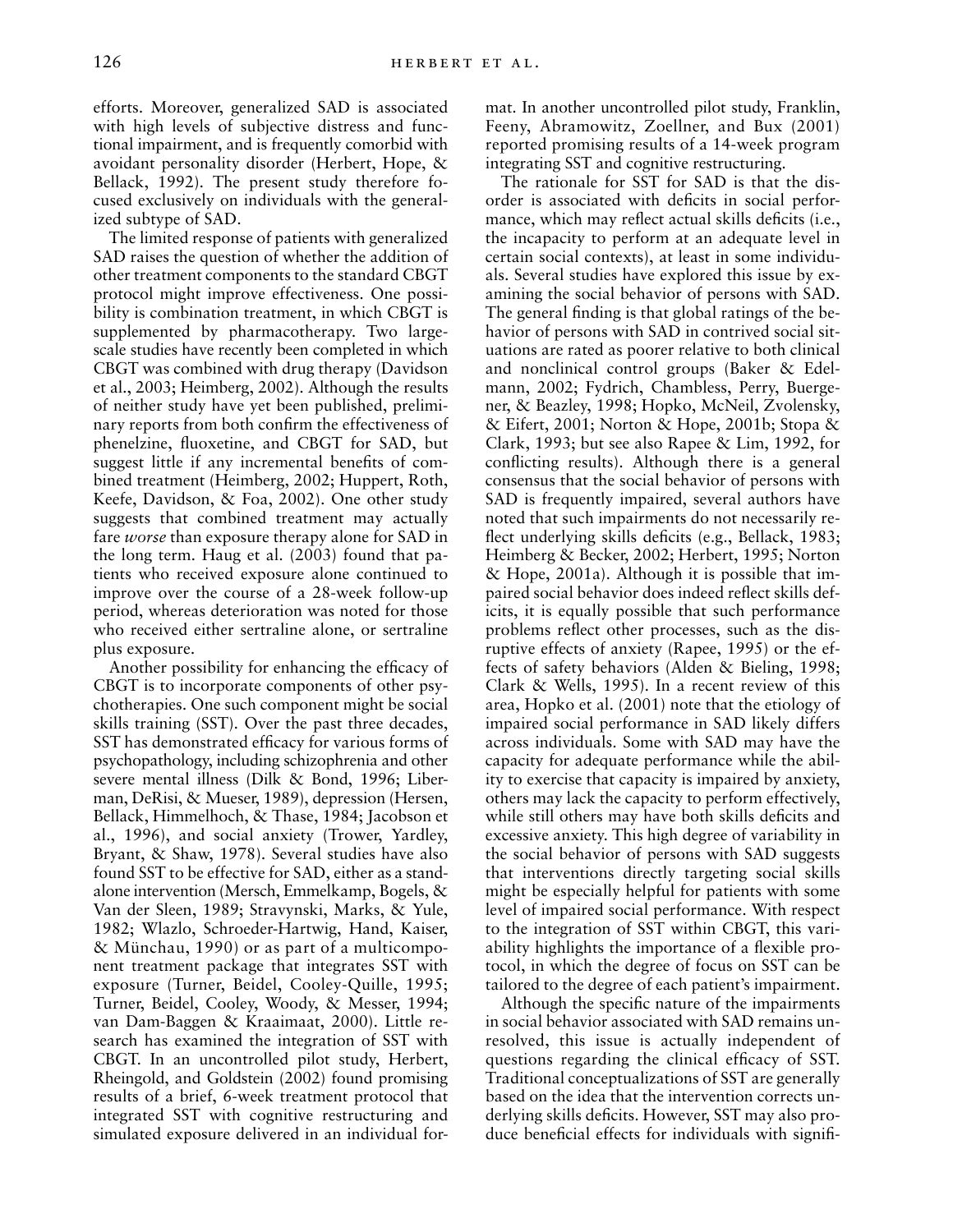cant social performance problems that do not reflect skills deficits. In such cases, the effects of SST may be due to other psychological processes, such as increasing self-efficacy for social situations (Gaudiano & Herbert, 2003) or anxiety reduction through exposure.

The purpose of the present study was to evaluate the effectiveness of integrating SST into CBGT for SAD. Participants with generalized SAD were randomly assigned to standard CBGT, or CBGT in which SST was integrated into the treatment protocol. Both groups were provided the same overall quantity of treatment. We hypothesized that the modified CBGT program enriched by SST would produce greater treatment effects than the standard CBGT program.

#### Method

# participants

Participants included 65 individuals recruited through various community media (e.g., newspaper advertisements and articles, flyers posted in public libraries and coffee shops) to participate in a treatment study through an anxiety clinic in an urban health sciences university. Overall, the sample consisted of a fairly well-educated, mostly employed group of Caucasian and African-American individuals, half of whom had a comorbid mood or anxiety disorder. See Table 1 for demographic characteristics for the total sample as well as for each treatment group.

Approximately half of the sample (55.4%) had a secondary diagnosis, with the most prevalent being major depressive disorder (29.2%). Other secondary comorbid diagnoses included generalized anxiety disorder (16.9%), dysthymic disorder (10.8%), panic disorder (3.1%), specific phobia (4.6%), depression not otherwise specified (4.6%), eating disorders (4.6%), and bipolar disorder (1.5%). Fortynine of the 65 participants (75%) met criteria for avoidant personality disorder. The frequency of comorbid disorders was similar to that found in prior studies (e.g., Herbert et al., 2002, 2004; Hope et al., 1995; Kessler, Stang, Wittchen, Stein, & Walters, 1999; Perugi et al., 2001). Fifteen participants across the two treatment conditions (23% of the total sample) were stabilized on a psychotropic medication when they initiated treatment (6 [20%] in CBGT and  $9$  [25.7%] in CBGT plus SST).<sup>1</sup>

<sup>1</sup>Medication stabilization was defined as being continuously maintained on a given dose of medication for at least 3 months with no improvement in symptoms. Physicians of all patients on medications were contacted, and agreed to their patient's participation in the program and to maintain the current medication regimen throughout treatment. Medication status was assessed weekly by study therapists to ensure no changes throughout the course of treatment.

|                 |  | <b>TABLE I</b> Means and Frequencies for Demographic |  |
|-----------------|--|------------------------------------------------------|--|
| Characteristics |  |                                                      |  |

|                          | Total            |                      |             |
|--------------------------|------------------|----------------------|-------------|
|                          |                  | CBGT + SST CBGT Only | Group       |
|                          | Participants     | Group                |             |
|                          | $(n = 65)$       | $(n = 35)$           | $(n = 30)$  |
|                          | n(%)             | n (%)                | n(%)        |
| Age                      | $M = 33.7$       | $M = 34.9$           | $M = 32.1$  |
|                          | $SD = 10.8$      | $SD = 10.9$          | $SD = 10.6$ |
| Gender                   |                  |                      |             |
| Male                     | 28 (43)          | 15(43)               | 13(43)      |
| Female                   | 37(57)           | 20 (57)              | 17(57)      |
| Race                     |                  |                      |             |
| Caucasian                | 42 (65)          | 21(60)               | 21(70)      |
| African American         | 15(23)           | 11(31)               | 4(13)       |
| Hispanic                 | $\left(2\right)$ | $\left(3\right)$     | 0(0)        |
| Asian                    | 5(8)             | 0(0)                 | 5(17)       |
| Other                    | 2(3)             | 2(6)                 | 0(0)        |
| Relationship status      |                  |                      |             |
| Single                   | 42 (65)          | 23 (66)              | 19(63)      |
| Married                  | 16(25)           | 9(26)                | 7(23)       |
| Divorced                 | 2(3)             | (3)                  | (3)         |
| Separated                | 5(7)             | 2(6)                 | 3(10)       |
| Employment status        |                  |                      |             |
| Working full-time        | 35(54)           | 19(54)               | 16(53)      |
| Working part-time        | 10(15)           | 7(20)                | 3(10)       |
| Student                  | 8(12)            | 4(11)                | 4(13)       |
| Unemployed               | 10(15)           | 5(14)                | 5(17)       |
| Missing                  | 2(3)             | 0(0)                 | 2(7)        |
| Education                |                  |                      |             |
| Some high school         | 3(5)             | 3(9)                 | 0(0)        |
| High school degree       | 7(11)            | 3(9)                 | 4(13)       |
| Some college             | 23(35)           | 14(40)               | 9(30)       |
| College degree           | 16(25)           | 9(26)                | 7(23)       |
| Graduate or professional |                  |                      |             |
| school                   | 14(21)           | 6(17)                | 8(27)       |
| Missing                  | 2(3)             | 0(0)                 | 2(7)        |

*Note.* CBGT = Cognitive Behavior Group Therapy; SST = Social Skills Training.

#### diagnostic assessment procedure

Potential participants inquired about the study via telephone and underwent an initial 20-minute structured telephone screening. Those who reported significant distress and/or impairment in functioning, who appeared to meet other study inclusion criteria, and who were interested in participating in the study were invited for an evaluation with a trained diagnostician using the Structured Clinical Interview for *DSM-IV* Axis I Disorders (SCID-I/P; First, Spitzer, Gibbon, & Williams, 1996) as well as the social phobia section of the Anxiety Disorder Interview Schedule for *DSM-IV* (Brown, Di Nardo, & Barlow, 1994). In addition, the avoidant personality disorder section of Structured Clinical Interview for *DSM-IV* Personality Disorders (SCID-II; First, Spitzer, Gibbon, Williams, & Benjamin,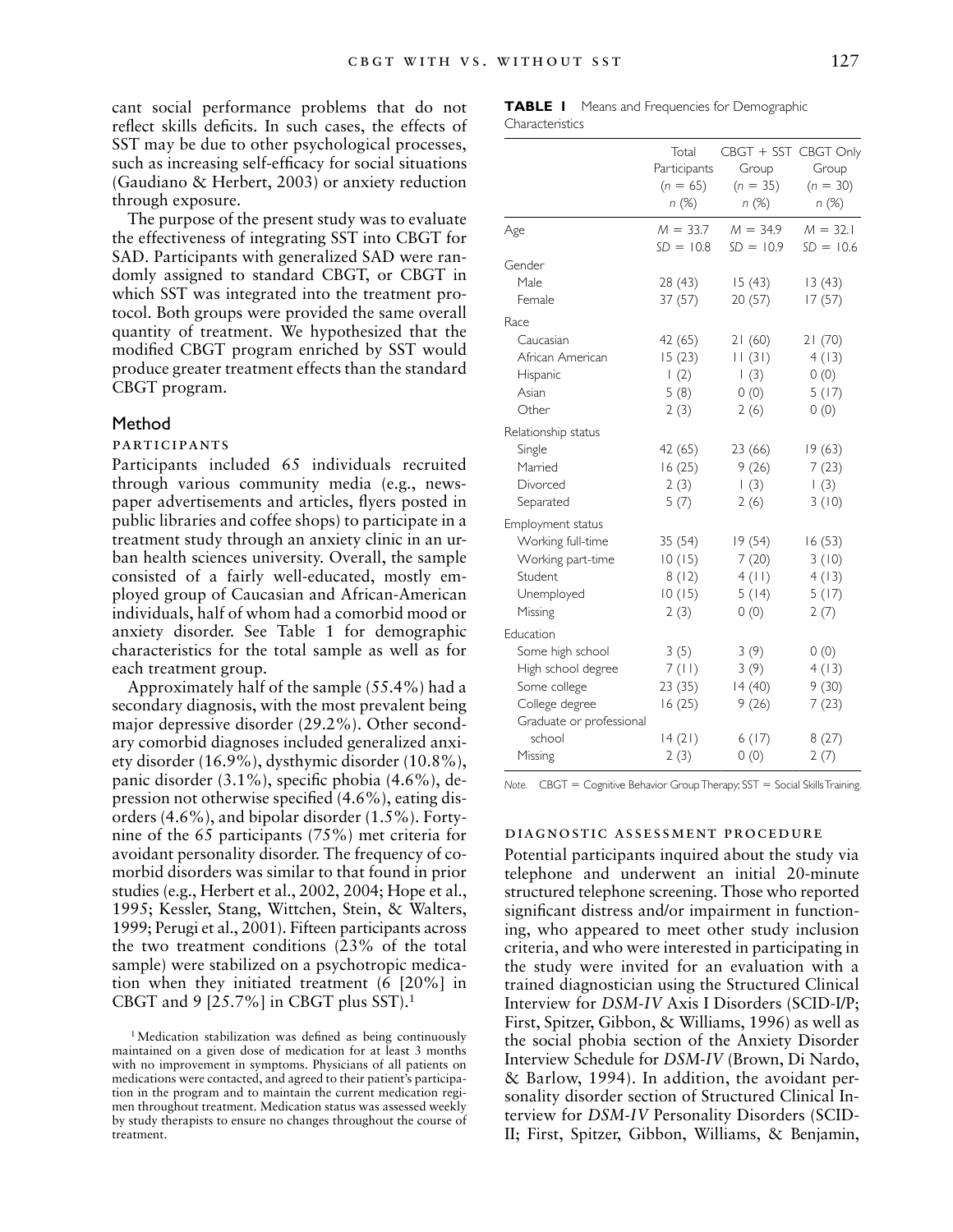1994) was administered.2 Diagnosticians, all of whom were doctoral candidates in clinical psychology, were extensively trained in the administration of the instruments via didactic instruction, role-plays, observation, and practice ratings of patient videotapes. In the event of diagnostic uncertainty, the case was discussed in a team meeting to achieve consensus. All diagnoses were confirmed through review of the diagnostic data by the first author. All participants met criteria for a primary diagnosis of the generalized subtype of SAD according to the fourth edition of the *Diagnostic and Statistical Manual of Mental Disorders* (American Psychiatric Association, 1994). Generalized subtype was operationally defined as significant fear and avoidance in three or more social situations.

Due to the high comorbidity of other Axis I disorders with SAD, participants with secondary comorbid Axis I disorders were included to enhance external validity. When a comorbid Axis I disorder was present, SAD was judged to be primary (i.e., with earlier onset and greater severity). Exclusion criteria included under age 18 or over age 65, a history of mental retardation, pervasive developmental disorder, organic mental disorder, current substance dependence (within the past 6 months), acute suicide potential, or an untreated medical condition that might confuse the diagnosis of an anxiety disorder. Since the purpose of the study was not to evaluate the effects of cognitive-behavioral treatment among patients known to be unresponsive to such interventions, a previous trial of behavior or cognitive behavior therapy for SAD was an additional exclusion criterion. A total of 136 persons underwent the telephone screening interview. Of these, 43 were excluded. Five did not meet full criteria for SAD, 3 met criteria for the discrete subtype of SAD, 27 were assigned a different primary diagnosis, 2 had recently begun medications, 5 had a history of prior CBT for SAD, and 1 person was over the study age criterion. Ninety-three participants underwent the diagnostic interview, of whom 28 did not meet study inclusion criteria. Of these 28 participants, 18 (64.3%) had a primary diagnosis other than SAD. In addition, 4 (14.3%) did not meet criteria for SAD, 3 (10.7%) met current criteria for substance abuse or dependence, 2 (7.1%) met criteria for panic disorder, and 1 participant (3.6%) met criteria for the specific subtype of SAD. Therefore, a total of 65 individuals were entered into the study.

#### **MEASURES**

Pre- and posttreatment assessments included numerous self-report questionnaires, as well as videotaped behavioral assessment tasks. No physiological measures were included. All self-report measures were well established and widely used in studies of SAD. Observers who were blind to assessment occasion and group assignment completed ratings of various social performance indices derived from the behavioral tasks. Follow-up self-report measures were collected via mail 3 months following termination of treatment.

*Social Phobia Anxiety Inventory (SPAI).* The SPAI (Turner, Beidel, Dancu, & Stanley, 1989) is an empirically derived, 45-item scale that assesses the clinical features of SAD. The 32-item Social Phobia subscale of the SPAI (SPAI-SP) was used in this study because this subscale seems to be a better index of social anxiety symptoms than the difference subscale score (Herbert, Bellack, & Hope, 1991; Ries et al., 1998). The SPAI has good test-retest reliability ( $r = .86$  over 2 weeks; Turner et al., 1989), internal consistency (Cronbach's alphas  $= .94$  to .96; Osman et al., 1996), and concurrent and external validity (Beidel, Turner, Stanley, & Dancu, 1989; Osman et al., 1998; Turner et al., 1989). The SPAI also was better able to distinguish SAD from panic disorder with and without agoraphobia relative to other self-report social anxiety measures (Peters, 2000). Several studies have shown that the SPAI is sensitive to treatment effects (e.g., Beidel, Turner, & Cooley, 1993; Herbert et al., 2002, 2004; Hofmann, 2000; Ries et al., 1998).

*Fear Questionnaire (FQ).* The FQ (Marks & Mathews, 1979) is a 15-item scale assessing avoidance behaviors associated with social situations, agoraphobia, and blood/injury phobia. The 5-item social phobia subscale was used. The FQ demonstrates high test-retest reliability, good internal consistency, and good discriminant validity (Cox, Parker, & Swinson, 1996; Cox, Swinson, & Parker, 1993; Cox, Swinson, & Shaw, 1991; Michelson & Mavissakalian, 1983; Oei, Moylan, & Evans, 1991).

*Brief Version of the Fear of Negative Evaluation Scale (Brief FNE).* The Brief FNE (Leary, 1983) is a 12-item measure designed to assess concerns over negative interpersonal evaluations, based upon the original 30 items from the FNE. The Brief FNE uses a 5-point Likert scale (ranging from *not at all* to *extremely characteristic of me*) to assess levels of apprehension and expectation of evaluative situations. The Brief FNE correlated very highly  $(r =$ .96,  $p < .001$ ) with the original FNE and demonstrated good test-retest reliability and internal consistency (Leary, 1983), and good concurrent validity

<sup>2</sup> Both the SCID-I/P and the ADIS have been found to be reliable structured clinical interviews for a wide range of Axis I disorders (DiNardo, Moras, Barlow, Rapee, & Brown, 1993; Ventura, Liberman, Green, Shaner, & Mintz, 1998).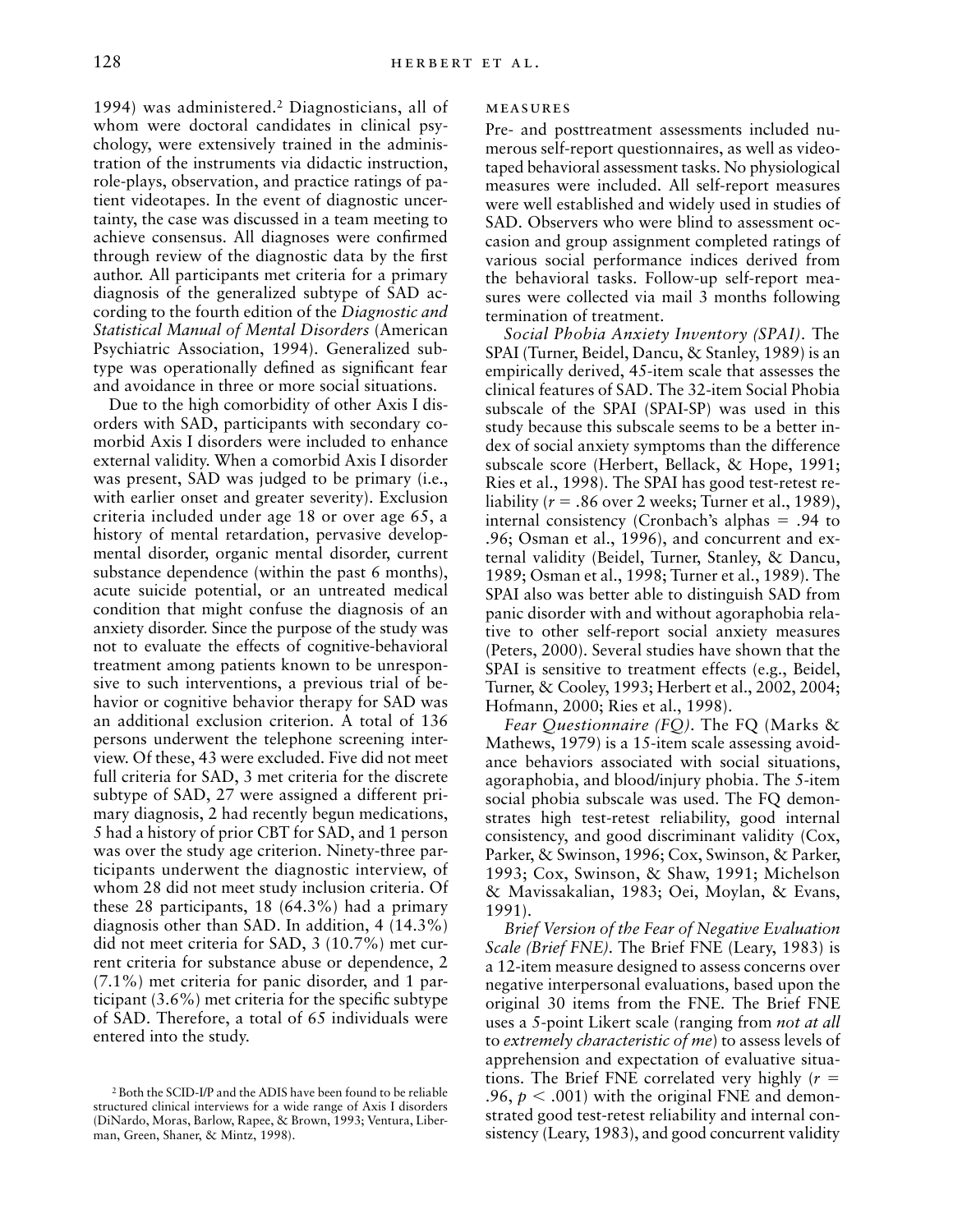with other measures of social anxiety (Saluck, Herbert, Rheingold, & Harwell, 2000).

*Beck Depression Inventory (BDI).* The BDI (Beck & Steer, 1987) is a 21-item inventory assessing symptoms of depression over the past week. The BDI is the most widely used self-report measure of depression, and is supported by an extensive psychometric literature (see Beck, Steer, & Garbin, 1988, for a review).

*Sheehan Disability Scale (SDS).* The SDS (Sheehan, 1986) is a self-report measure assessing impairment of psychiatric illness (Leon, Olfson, Portera, Farber, & Sheehan, 1997). The degree of disruption caused by symptoms is rated on a 10-point Likert scale across three domains: work, social/leisure activities, and family/home life. The instrument has adequate reliability, construct validity, and criterion-related validity in patients with panic disorder (Leon, Shear, Portera, & Klerman, 1992).

*Behavioral assessment.* Three standardized 3 minute behavioral tasks were administered for assessment of behavioral performance. They included (a) a dyadic role-play involving a simulated interaction with a confederate; (b) a triadic roleplay involving an interaction with two confederates; and (c) an impromptu speech.3 The first author reviewed the videotapes of all behavioral assessments to ensure standardization.

Role-play tests are commonly used in the behavioral assessment of social anxiety (Glass & Arnkoff, 1989; Herbert, Rheingold & Brandsma, 2001; McNeil, Ries, & Turk, 1995), with sufficient reliability and validity for social performance ratings (Arkowitz, Lichtenstein, McGovern, & Hines, 1975; Beidel, Turner, Jacob, & Cooley, 1989; Merluzzi & Biever, 1987). For this study, the role-play interactions and the impromptu speech were videotaped and rated by two trained observers on quality of verbal content, nonverbal content, paralinguistic features, and overall social performance using 5 point Likert scales. The observers were blind to assessment time point and treatment condition. Prior to rating tapes, assessors developed anchors for ratings and were trained until a reliability of greater than .80 was achieved. Calculated agreement between raters was high (intraclass correlation  $\alpha =$ .96) based on reliability checks between the raters on a random sample of 30% of the tapes. Immediately following each role-play task, participants were asked to provide a single self-rating of their overall performance using the same 5-point Likert scale.

*Subjective Units of Discomfort Scale (SUDS).* Immediately prior to each of the behavioral assessment tasks, participants were asked to provide a rating of anxiety on a 0-to-100 SUDS, with higher numbers indicating increased anxiety (Wolpe & Lazarus, 1966). Immediately following each task participants were asked to rate their level of anxiety at that time, as well as their highest level of anxiety during the task. The observers provided a subjective rating of participants' expressed anxiety for each behavioral assessment task. Reliability of SUDS self-reports of anxiety during a BAT impromptu speech has been shown to be adequate (Beidel, Turner, Jacob, et al., 1989).

#### **TREATMENT**

Participants were randomly assigned to 12 sessions of CBGT with or without SST. Groups met on a weekly basis for 2 hours.<sup>4</sup> Each group was comprised of four to six participants, and was co-led by two advanced doctoral candidates in clinical psychology, supervised by the first author, who is a licensed clinical psychologist with substantial experience in the cognitive-behavioral treatment of SAD. A total of 10 therapists conducted treatment groups, and all therapists ran an equal number of groups in each condition, thereby controlling for any specific therapist effects. Therapists received weekly individual and group supervision for quality assurance and to ensure adherence to the treatment manuals. The treatment protocol was adapted from the treatment program developed by Heimberg and colleagues (Heimberg, 1991; Heimberg & Becker, 2002). The SST component was comprised of individualized identification of specific performance impairments, education, modeling of specific behaviors, practicing the skill in session during simulated exposure exercises, provision of feedback, and practicing the skill outside of the session. The psychoeducational component of SST included teaching participants about three expressive domains of social skills: (a) speech content, (b) paralinguistic features of speech (e.g., voice volume, tone, timing), and (c) nonverbal behavior (e.g., proxemics, kinesics, eye contact, facial expressions). In addition, education was provided on applying these elements in various contexts, including initiating, maintaining, and ending conversations, and assertiveness. A specific target behavior in a spe-

<sup>3</sup> Role-players for the social interaction tasks, all of whom were female, were trained to behave in a natural but reserved manner, thereby placing the primary burden for maintaining the conversation on the patient, and to avoid providing feedback (e.g., smiling, head nods). The role-players practiced enacting their roles as confederates through exercises in which a study therapist played the patient role until an acceptable criterion of performance was achieved.

<sup>4</sup>This number and length of treatment sessions is typical of studies of CBGT (e.g., Heimberg et al., 1990, 1998; Hope et al., 1995).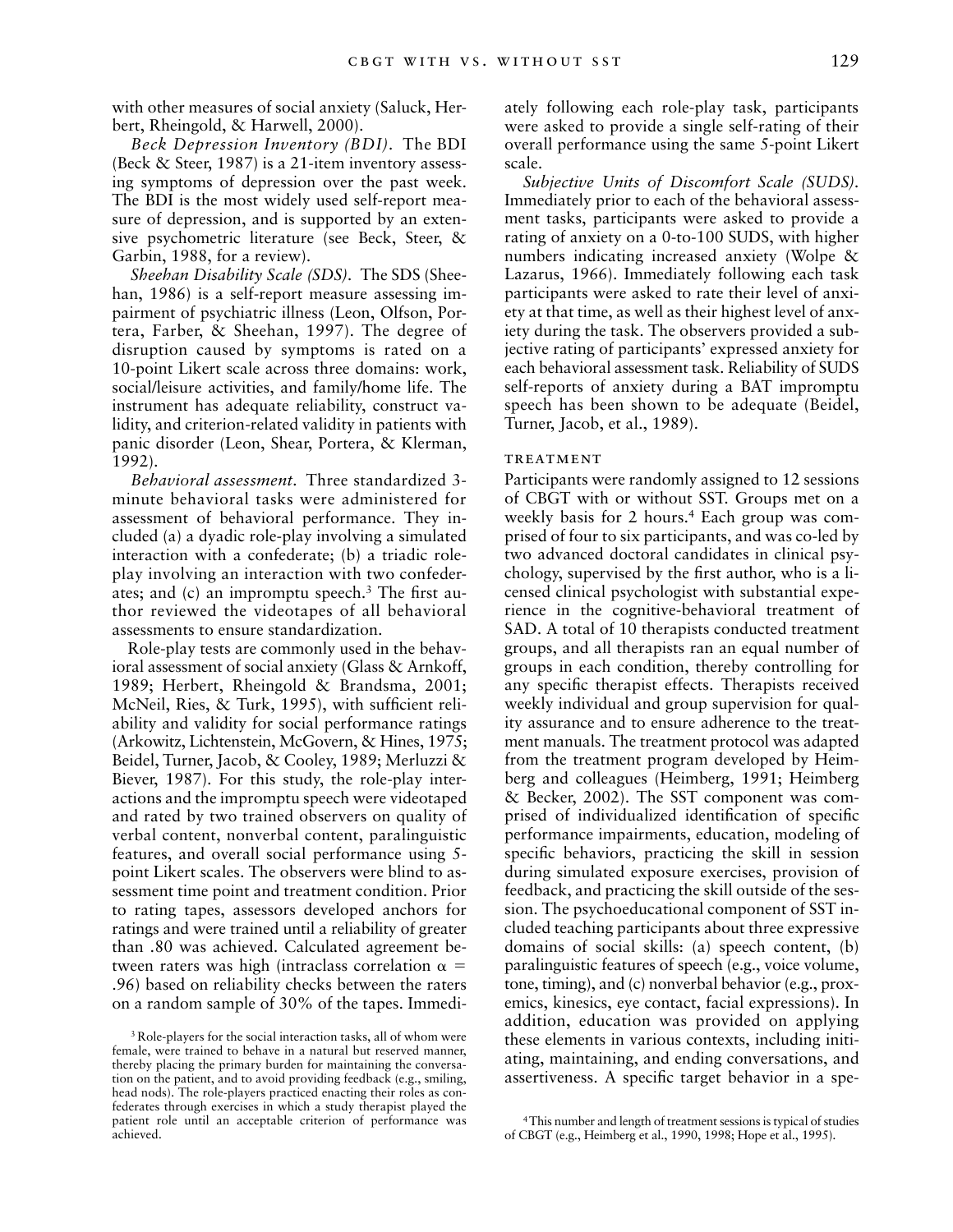cific context was chosen by the therapist for each participant to practice during exposure exercises. Before each skill was practiced, the therapist described the targeted skill, provided a rationale for its use, instructed participants on how to carry out the skill, and modeled the behavior. Participants were provided with veridical feedback and positive reinforcement following each role-play. Weekly homework was assigned to practice the social skill that was reviewed in session. The SST component was fully integrated into the cognitive restructuring and simulated exposure exercises that form the basis of the standard CBGT protocol. Moreover, the overall amount of simulated exposure exercises was held constant across the two treatment conditions. In order to create time for the added SST component in the modified CBGT protocol, slightly less time was spent with the cognitive restructuring component before and following each simulated exposure exercise. Thus, although patients in each condition were equated with respect to the number and duration of simulated exposure exercises, and although each exposure was preceded and followed by cognitive restructuring, the amount of time devoted to cognitive restructuring was reduced by approximately 5 min per exposure to make time for SST. Similarly, the amount of time devoted to explaining cognitive restructuring during the second treatment session was reduced slightly in the modified CBGT protocol in order to create time to present an overview of the SST treatment component. Nevertheless, it is noteworthy that even in the modified CBGT protocol, more time continued to be devoted to cognitive restructuring than to SST, both in the psychoeducation stages of the program and in each simulated exposure exercise.

# Results

#### treatment integrity

Two Treatment Integrity Forms (TIFs), were designed for this study to assess the degree of adherence to the treatment manuals. Each TIF contained a list of 5 to 8 components to be covered or not covered per session. A trained doctoral candidate in clinical psychology completed the TIF by recording whether or not a component was covered. Percentages were calculated to determine the degree of adherence to the manuals. Ratings were made on a random sample of audiotapes from the sessions stratified by session (early, middle, late) and condition (SST vs. no SST). Prior to conducting the ratings, the adherence rater practiced making ratings of sample sessions from pilot patients until 100% agreement with the first author was achieved. Approximately 38% of sessions were rated (46 out of 120). For the no-SST condition, there was 100% fidelity to the manual. For the SST condition, there was 99% fidelity.

#### preliminary analyses

*Dropouts.* Nine participants dropped out of the no-SST group and 11 participants dropped out of the SST group. Dropouts were defined as those who either discontinued the group or who missed more than 3 treatment sessions. A chi-square test indicated no significant difference in dropout rate between the groups,  $p = ns$ . No significant differences were found between those who dropped out versus completers on the demographic variables of marital status, race, or education (all  $ps = ns$ ). However, a significant difference in dropout rate was observed for gender, with 14 female as compared to 5 male participants dropping out of the study,  $\chi^2(1, 19) = 19.00, p < .001$ . Also, an independent samples *t* test showed a significant difference between dropouts and completers on age, with completers  $(M = 35.74; SD = 10.58)$  being older than dropouts  $(M = 29.44; SD = 10.26)$ ,  $t(59) = 2.14, p < .05.$ 

*Treatment groups.* Participants assigned to CBGT and CBGT plus SST were compared on two pretreatment diagnostic severity ratings: a clinician rating of symptom severity in the SAD section of the SCID-I/P, and a Clinical Global Impression severity rating (Guy, 1976). *T* tests by treatment groups were not significant ( $ps = ns$ ). Chi-square tests demonstrated no significant group differences on gender, marital status, race, education, presence of comorbid Axis I and II disorders. Independent samples *t* tests also showed no differences in the number of participants currently taking psychotropic medication, the number with a history of medication use, age, or any pretest self-report measure (all  $ps = ns$ ). However, *t* tests revealed marginally significant differences on the SPAI–Social Phobia Subscale and the Brief FNE, with the SST group having slightly higher mean pretest scores on those measures. Therefore, pretest scores for each measure were used as covariates in the main analyses according to recommendations by Behar and Borkovec (2003). Table 2 depicts the descriptive statistics calculated using raw scores (before covariate analyses) for both groups at each assessment point.

# self-report measures

*Completer-only analyses.* A repeated-measures multivariate analysis of covariance (MANCOVA) was computed on the self-report measures for the 43 participants (SST group  $n = 23$ ; non-SST group  $n = 20$ ) with sufficient data who completed treatment. The MANCOVA examined two assessment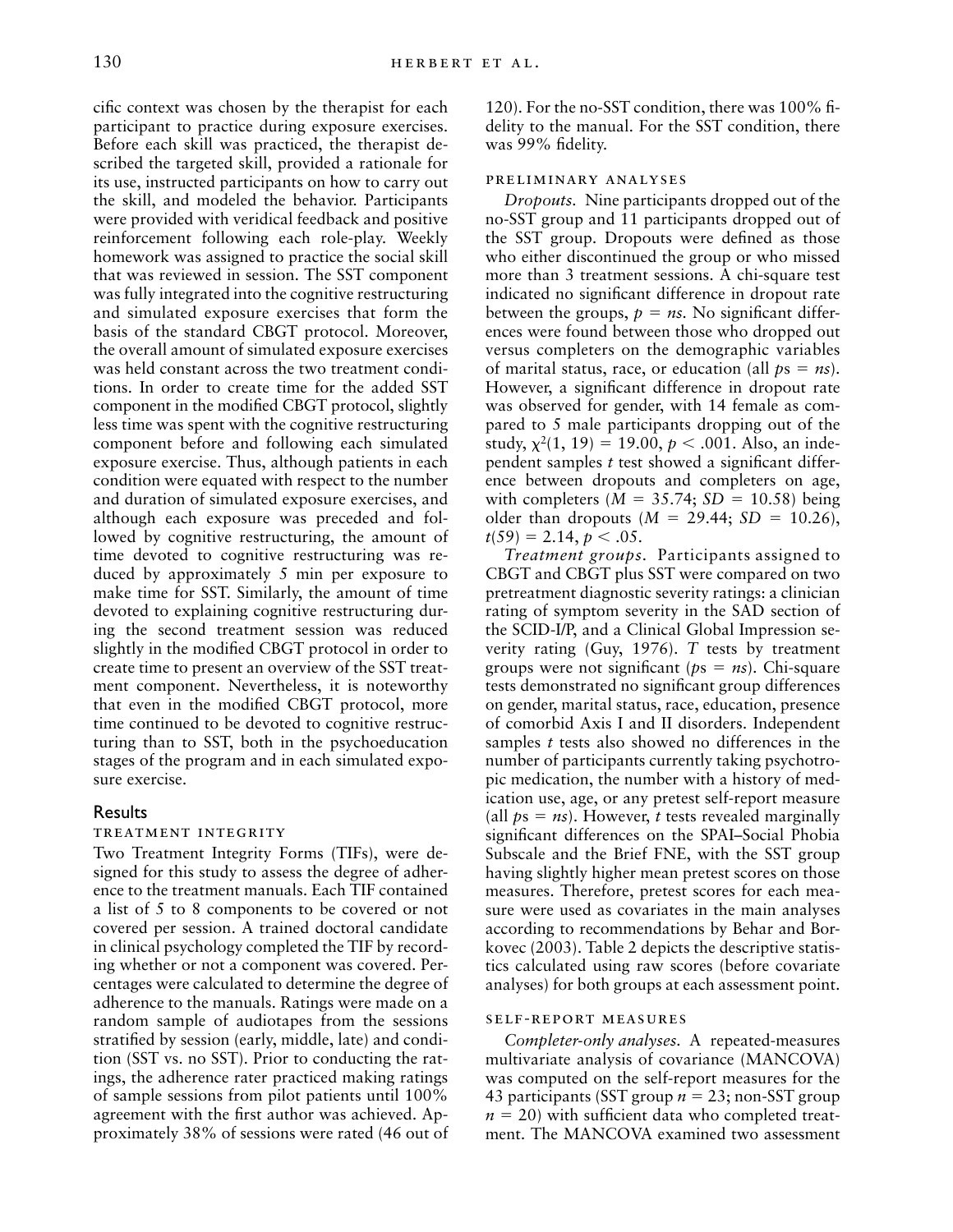|                  | Completers Only |               | Intent-to-Treat |              |  |
|------------------|-----------------|---------------|-----------------|--------------|--|
|                  | CBGT + SST      | <b>CBGT</b>   | $CBGT + SST$    | <b>CBGT</b>  |  |
| Measure          | $(n = 25)$      | $(n = 20)$    | $(n = 35)$      | $(n = 30)$   |  |
| SPAI-SP          |                 |               |                 |              |  |
| Pretest          | 147.4 (17.9)    | 136.4(24.1)   | 142.7(25.6)     | 134.4 (25.5) |  |
| Posttest         | 106.1(25.0)     | 116.6(37.8)   | 113.1(31.5)     | 120.6 (35.5) |  |
| Follow-up        | 100.0 (28.6)    | 106.2(36.0)   | 112.3(35.5)     | 116.1(35.7)  |  |
| FQ-SP            |                 |               |                 |              |  |
| Pretest          | 22.1(7.3)       | 19.5(8.0)     | 21.6(7.5)       | 18.9(8.1)    |  |
| Posttest         | 13.4(7.1)       | 17.1(9.5)     | 15.7(8.0)       | 17.2(9.1)    |  |
| Follow-up        | 12.9(6.7)       | 16.9(8.0)     | 16.0(8.6)       | 17.3(8.0)    |  |
| <b>Brief FNE</b> |                 |               |                 |              |  |
| Pretest          | 50.2(7.7)       | 45.7 (9.3)    | 48.4 (8.7)      | 45.8 (8.9)   |  |
| Posttest         | 39.4(8.7)       | $40.9$ (11.1) | 41.1(9.2)       | 42.2 (10.7)  |  |
| Follow-up        | 38.3(9.6)       | 39.1 (12.7)   | 40.9 (10.1)     | 42.0 (12.2)  |  |
| <b>BDI</b>       |                 |               |                 |              |  |
| Pretest          | 13.0(7.7)       | 14.4(9.9)     | 14.1(9.8)       | 15.2(9.2)    |  |
| Posttest         | 5.3(6.0)        | 9.8(8.4)      | 8.9 (10.2)      | 12.0(8.6)    |  |
| Follow-up        | 7.3(8.0)        | 8.6(7.5)      | 9.7(10.8)       | 12.2(8.5)    |  |
| <b>SDS</b>       |                 |               |                 |              |  |
| Pretest          | 18.8(5.7)       | 17.8(4.8)     | 19.4(6.5)       | 17.9 (4.8)   |  |
| Posttest         | 10.9(4.7)       | 14.8(7.8)     | 14.2(7.5)       | 15.8(7.1)    |  |
| Follow-up        | 11.6(5.1)       | 13.5(6.4)     | 14.5(7.6)       | 15.4(7.1)    |  |

**TABLE 2** Means (Standard Deviations) of Self-Report Measures for Completers Only and Intent-to-Treat

*Note.* SPAI-SP = Social Phobia and Anxiety Inventory-Social Phobia Subscale; FQ-SP = Fear Questionnaire-Social Phobia Subscale; Brief FNE = Brief Version of the Fear of Negative Evaluation Scale; BDI = Beck Depression Inventory;  $SDS = Sheehan Disability Scale; CBGT = Cognitive$ Behavior Group Therapy;  $SST =$  Social Skills Training; Follow-up = 3 months posttest. Means and standard deviations depicted above based on unadjusted raw scores.

occasions (posttreatment and 3-month follow-up) with pretest scores used as covariates. Missing follow-up data for completers were replaced with the group mean at that time point. The SPAI-SP, FQ–Social Phobia Subscale (FQ-SP), and Brief FNE were used as the dependent variables in the analyses. The MANCOVA group main effect was significant [Wilks's  $\lambda$  (3, 36) = .79,  $F = 3.27, p < .05$ ]. The time main effect and interaction were not significant,  $ps = ns$ .

Follow-up univariate analyses of covariance (ANCOVAs) were conducted for each measure. Significant group main effects were found for the SPAI-SP,  $F(1, 38) = 4.59$ ,  $p < .05$ , and FQ-Soc,  $F(1, 38) = 9.43$ ,  $p < .01$ . A marginally significant group main effect was found for the Brief FNE,  $F(1, 38) = 3.80, p = .059$ . Tukey's post hoc tests revealed that the SST group had significantly lower scores (i.e., less symptoms of social anxiety) compared to the no-SST group on the SPAI-SP, FQ-SP, and Brief FNE at posttreatment and 3-month follow-up (all  $ps < .05$ ). Effect sizes (ES) for the SPAI-SP were calculated according to Cohen's *d* statistic5 (Cohen, 1988). Pre- to posttreatment *d*s were .61 and 1.94 for the CBGT and CBGT plus SST conditions, respectively. Pre- to follow-up *d*s were .95 and 2.00 for CBGT and CBGT plus SST, respectively. This yields a difference in ESs between the two conditions of .81 at posttreatment and .45 at follow-up, in both cases favoring the CBGT plus SST condition. Figure 1 depicts the SPAI-SP *adjusted* group means at each time point for completer-only data.

A separate ANCOVA was conducted on the BDI scores at posttreatment and 3-month follow-up, using pretest scores as the covariate (SST group  $n = 21$ ; no SST  $n = 24$ ). A marginally significant group main effect was found,  $F(1, 42) = 3.79$ ,  $p =$ .058. No significant time main effect or interaction was found ( $ps = ns$ ). Tukey's post hoc tests showed that the SST group had significantly lower scores than the no-SST group at posttreatment and at 3 month follow-up ( $ps < .05$ ).

In addition, a separate ANCOVA was conducted on the SDS at posttreatment and 3-month followup. A significant group main effect was found,  $F(1, 40) = 5.54, p < .05$ . No significant time main effect or interaction was found ( $ps = ns$ ). Tukey's post hoc tests revealed that the SST group had significantly lower scores than the no-SST group at posttreatment ( $p < .05$ ) but not at 3-month followup ( $p = ns$ ), although the trend again favored the SST group. In summary, completer analyses revealed significant differences between the groups favoring the SST condition on all three self-report measures at posttreatment and at follow-up.

*Intent-to-treat analyses.* The dropout rate in the SST and non-SST groups was 31% and 30%, respectively. Because the treatment was delivered in a group format, there was little flexibility in rescheduling sessions missed and some participants were unable to attend the designated number of sessions. Therefore, intent-to-treat (ITT) analyses also were conducted to aid in the interpretation of findings by including all those who started treatment but dropped out. An end-point analysis or last-observation-carried-forward strategy was used for missing data.

ITT analyses conducted on the same measures showed similar results (no SST  $n = 30$ ; SST  $n =$ 35). Because the results are largely redundant with the completer-only analyses, they will only be summarized briefly. ITT results indicated a significant group main effect on the SPAI-SP and FQ-SP but not the Brief FNE. A marginally significant differ-

```
5Cohen's (1988) d statistic:
```

$$
(M_1 - M_2)/SD_{pooled}
$$
, where  $SD_{pooled} = [\sqrt{(SD_{pre}^2 + SD_{post}^2)/2}].$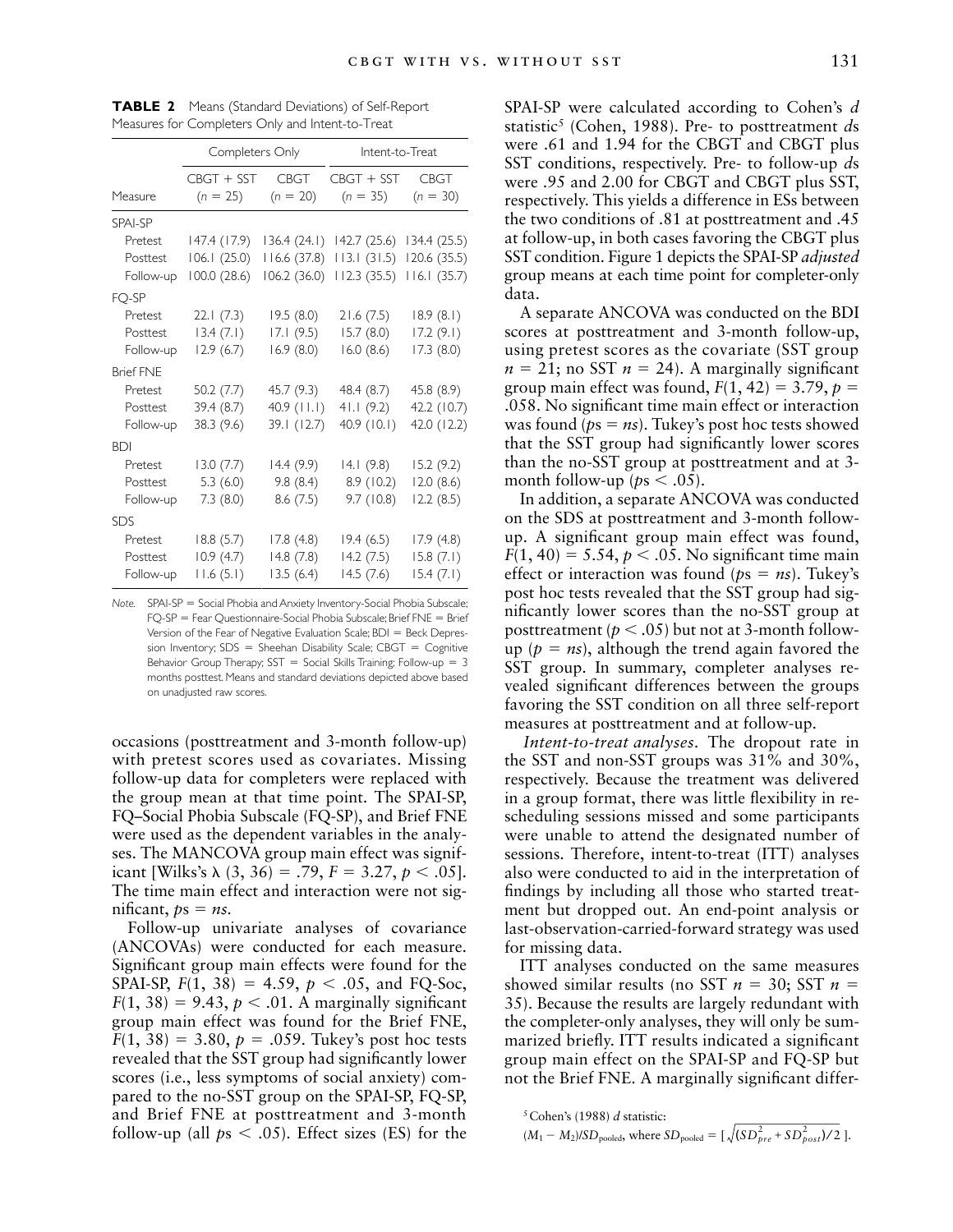

**FIGURE 1** SPAI-SP Scores by Condition for Treatment Completers. SPAI-SP = Social Phobia and Anxiety Inventory-Social Phobia Subscale;  $CBGT =$  Cognitive Behavior Group Therapy;  $SST = Social Skills Training$ .

ence was found between the groups on the SDS but not the BDI. Significant differences and trends were consistent with the pattern found for completeronly analyses, with the SST condition consistently showing greater improvements by posttreatment and 3-month follow-up relative to the no-SST condition.

# behavioral assessments

Table 3 contains the means and standard deviations for completers only on the behavioral assessment measures. Because results using self-report measures did not differ between completer-only and ITT analyses, only completer analyses were conducted on the behavioral assessment data to reduce Type I error. Separate univariate ANCOVAs were computed on average self-ratings of performance and average SUDS ratings across the three role-plays. As behavioral assessments were conducted at pretreatment and posttreatment only, pretreatment scores served as covariates and the posttreatment scores as dependent variables. No significant differences were found between the groups (all  $ps = ns$ ).

MANCOVA was computed on the observers' social performance ratings for the 44 participants (SST group  $n = 24$ ; non-SST group  $n = 20$ ). Again, the MANCOVA examined posttreatment scores with pretest scores used as covariates. Scores for verbal, nonverbal, paralinguistic, and overall social performance ratings were combined and averaged to derive a total social behavior score for each of the three role-play tasks that comprised the behavioral assessment. Observer-rated anxiety levels of participants were combined for the three role-plays and averaged to obtain a total score. The following dependent variables were used in the analyses: social behavior role-play 1 (AveSB1), social behavior role-play 2 (AveSB2), social behavior role-play 3 (AveSB3), and average observer-rated SUDS for

**TABLE 3** Means (Standard Deviations) of Behavioral Assessment Measures for Completers Only

|                                         | CBGT     |                                                 | $CRGT + SST$ |          |
|-----------------------------------------|----------|-------------------------------------------------|--------------|----------|
| Measure                                 | Pre      | Post                                            | Pre          | Post     |
| Observer social                         |          |                                                 |              |          |
| Skills ratings                          |          |                                                 |              |          |
| Role Play I                             | 2.1(0.5) | 2.7(0.7)                                        | 2.4(0.6)     | 3.3(0.8) |
| Role Play 2                             | 2.2(0.7) | 2.6(0.7)                                        | 2.6(0.6)     | 3.3(0.8) |
| Role Play 3                             | 2.4(0.8) | 3.0(0.7)                                        | 3.0(0.7)     | 3.6(0.6) |
| Average* SUDS                           |          |                                                 |              |          |
| Observer-rated                          |          | 62.9 (13.1) 48.0 (11.8) 52.2 (12.9) 41.8 (12.3) |              |          |
| Participant-rated                       |          | 56.3 (16.7) 44.7 (19.5) 57.3 (21.1) 52.0 (16.1) |              |          |
| Average* participant<br>self-ratings of |          |                                                 |              |          |
| performance                             | 2.1(0.9) | 3.2(0.7)                                        | 2.3(1.0)     | 3.4(0.7) |

*Note.* CBGT = Cognitive Behavior Group Therapy; SST = Social Skills Training; SUDS = Subjective Units of Distress Scale. Means and standard deviations depicted above based on unadjusted raw scores. \* Average computed across the three role-plays.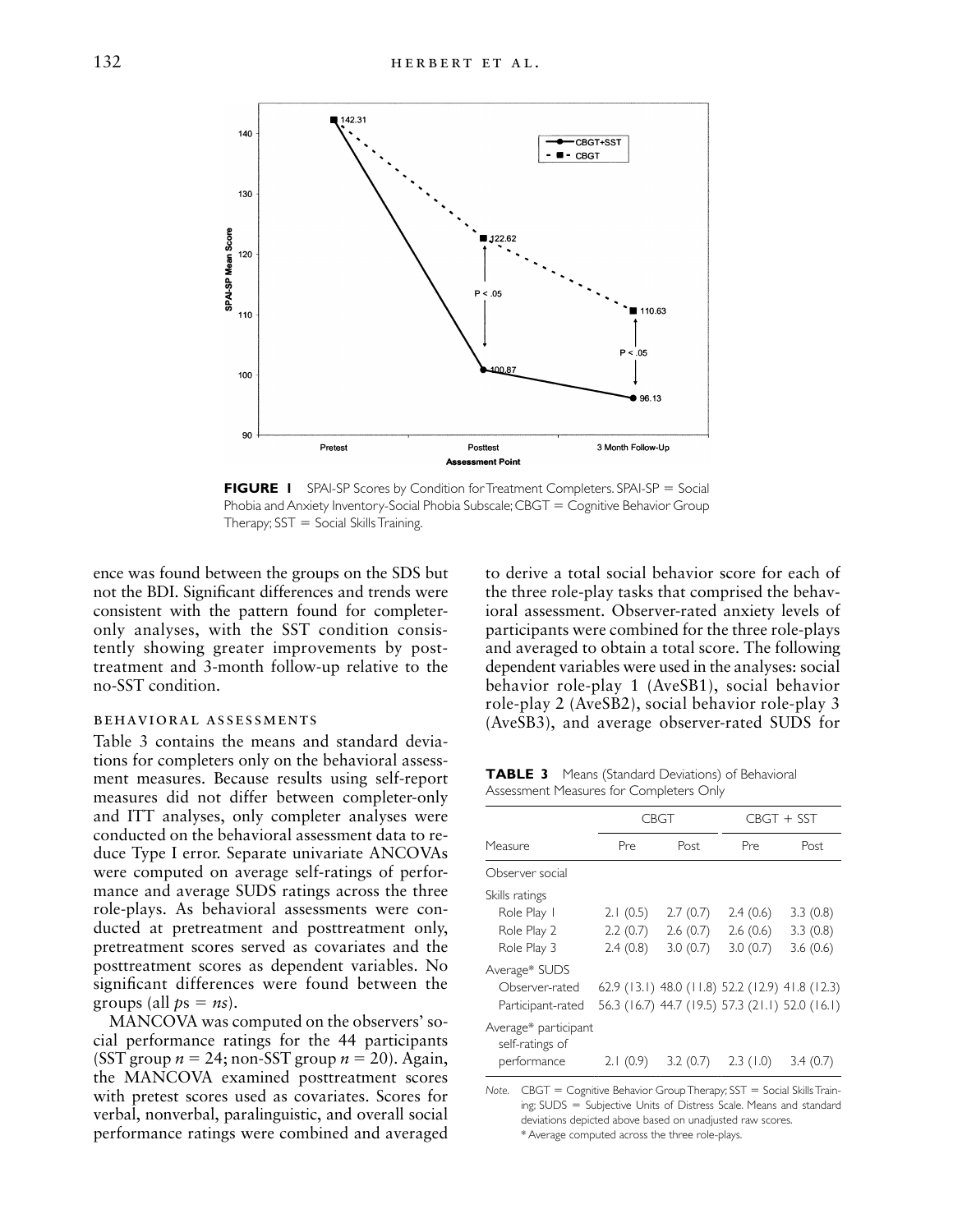the three role-plays (AveSUDS). The MANCOVA group main effect was significant, Wilks's  $\lambda$  (4, 35) =  $.74, F = 3.11, p < .05.$ 

Follow-up analyses of covariance (ANCOVAs) were conducted for each measure. Significant group main effects were found for the AveSB1,  $F(1, 38) = 4.82, p < .05$ . Marginally significant group main effects were found for the AveSB2,  $F(1, 38) = 3.44, p = .07, \text{ and AveSB3}, F(1, 38) =$ 3.89,  $p = 0.056$ . No significant group main effect was found for the AveSUDS,  $p = ns$ . In each case, the SST group showed greater improvement on observer ratings of social behavior than the non-SST group.

# treatment responders

Responder status was determined by tallying the number of participants in each group who completed treatment and achieved an improvement of at least one standard deviation unit based on their pretest SPAI-SP score (see Figure 2). Chi-square tests indicated a significantly higher percentage of responders in the SST condition (79%) compared to the non-SST condition (38%),  $\chi^2 = 7.87$ ,  $p <$ .01. No significant differences were found between the groups at 3-month follow-up  $(p = ns)$ , although the trend continued to favor the SST group.

# magnitude of effects relative to other studies

In order to contextualize these findings, it is helpful to compare how the SPAI-SP scores in this study compare to those reported elsewhere in the literature. The present pretreatment mean SPAI-SP across all participants ( $n = 65$ ) of 139.40 is higher than most studies, in which mean scores ranged from 107.5 (Turner, Beidel, & Jacob, 1994) to 128.5 (Cox et al., 1998). Nevertheless, the posttreatment SPAI-SP scores of patients who received the CBGT  $+$  SST treatment were comparable to the posttreatment scores of most other trials (e.g., 106.90 in the present study vs. 110.02 for Cox et al.). Finally, it should be noted that the posttreatment SPAI-SP scores reported here, despite being substantially reduced, nevertheless continued to fall well above the mean of nonclinical samples. For example, Gillis, Haaga, and Ford (1995) reported mean SPAI-SP scores of 68.1 for Caucasians and 50.4 for African Americans in a large community sample representative of the U.S. population. Similarly, Osman et al. (1995) reported a mean of 82.71 ( $SD = 26.13$ ) in an undergraduate sample.

## Discussion

The pattern of results across various measures was clear: Participants who received treatment in which SST was integrated into the CBGT protocol fared significantly better than those who received the standard CBGT protocol. This difference cannot be explained by differences in the quantity of treatment received, as both groups received the same number of sessions of equivalent duration. Moreover, the same therapists delivered both treatments,



**FIGURE 2** Percentage of Treatment Responders by Condition at Posttreatment and Follow-Up.  $* p < .05$ ; CBGT = Cognitive Behavior Group Therapy; SST = Social Skills Training.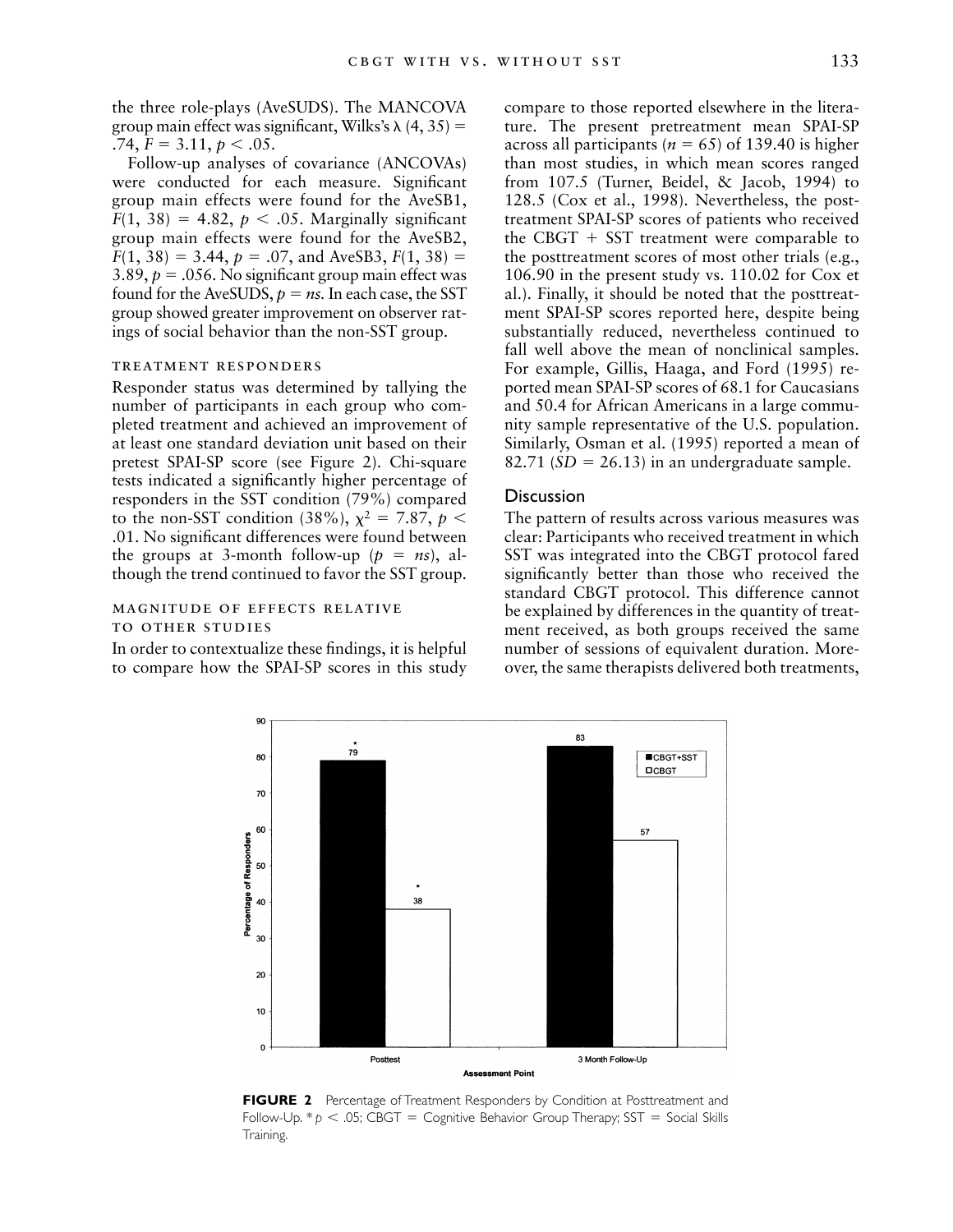precluding unique therapist effects accounting for the observed differences. Furthermore, this difference appears to be clinically meaningful, as the effect size differences between the groups at posttreatment and follow-up were in the "large" and "moderate" range, respectively, based on the recommendations of Cohen (1988).

It is noteworthy that although our CBGT plus SST condition yielded very large effect sizes, effect sizes for the CBGT-only condition, although clinically significant, were nevertheless somewhat more modest. In fact, the CBGT-only condition in the present study appears to have been slightly less effective than in some prior studies of CBGT, both conducted in our laboratory and elsewhere. In a recent study of an individual CBT intervention modeled closely on CBGT, Herbert et al. (2004) found pre- to posttreatment effect sizes on the SPAI-SP ranging from .74 to 1.42. Hope et al. (1995) found an average effect size of 1.13 on the SPAI-SP for CBGT with various subgroups of patients with SAD. Heimberg et al. (1998) obtained an effect size of .75 for CBGT on the social phobia scale of the FQ. On the other hand, the effect sizes of our CBGT-only condition were actually quite consistent with other trials. For example, Woody and Adessky (2002) found an effect size of .64 on the SPAI-SP, and Cox et al. (1998) likewise obtained an effect size of only .56 on the SPAI-SP. To the extent that there was a slight decrease in the effectiveness of the CBGT-only condition in the present study, this may relate to the study design. In order to conduct a rigorous dismantling study, we had to ensure that our therapists explicitly excluded any focus on social skills when delivering the CBGTonly treatment. Although our treatment integrity measures revealed that we were successful in this regard, this actually represents a slight departure from the way CBGT is normally delivered, even when SST per se is not formally included as part of the treatment protocol. That is, although the focus of the standard implementation of CBGT is primarily on the patients' subjective experience of anxiety, behavioral skills are nevertheless sometimes addressed, albeit in an informal and rather cursory way (see Heimberg & Becker, 2002, pp. 211–212, for a discussion of this issue). The explicit exclusion of any mention of behavioral skills in the CBGT-only condition in the present study may have served to weaken the treatment somewhat relative to the way it is normally delivered. This explanation is reinforced by the very large effect sizes that resulted from adding SST to CBGT. Moreover, the effect sizes of the CBGT plus SST treatment in the present study are much larger than those reported in any CBGT study to date, and suggest

the importance of formally integrating SST into the standard CBGT protocol.

Although demonstrating the importance of skills training for at least some persons with SAD, these results do not necessarily imply that SAD is characterized by skills deficits. That is, one should be careful not to assume etiological significance on the basis of treatment effects. Even among those whose social behavior is problematic, their difficulties may reflect skills deficits, the pernicious effects of high anxiety, or both. Our experience suggests considerable heterogeneity in this regard across patients. For example, some participants were able to describe verbally highly appropriate social interactions, but reported that it was difficult to act on this knowledge due to excessive anxiety. Others reported being at a loss as to where to begin in initiating a conversation, and had little awareness of obvious problematic nonverbal or paralinguistic behaviors (e.g., poor gaze, low voice volume). An important feature of our protocol was the high degree of flexibility of the SST component, which permitted us to tailor both the intensity and the content of the skills training to each individual. The skills training component likely improved the behavioral skills of those patients with actual skills deficits, thereby leading directly to improved performance and reduced anxiety and avoidance. For those patients who already had relatively strong skills, the SST may have facilitated an increase in their self-efficacy with respect to social situations, thereby improving their ability to cope with anxiety and consequently decreased social avoidance (Gaudiano & Herbert, 2003).

Examination of Figure 1 reveals an interesting trend for patients in both conditions to continue to improve over the 3-month follow up period. This observation should be viewed as only suggestive, however, since these posttreatment to follow-up gains did not reach significance. Nevertheless, this pattern is consistent with other recent findings. Herbert et al. (2002) found continued improvement for several weeks following a brief, 6-week version of CBGT, and Herbert et al. (2004) found a nonsignificant trend for continued improvement following treatment for an individual variant of CBT modeled on the standard CBGT protocol. These findings support the durability of treatment gains and suggest that some participants continue to improve following treatment. Further research is needed to explore possible predictors of continued posttreatment improvement, as well as to identify the mechanisms responsible for such effects.

The behavioral assessment data revealed an interesting pattern of results: Blind ratings of social performance by independent assessors revealed sig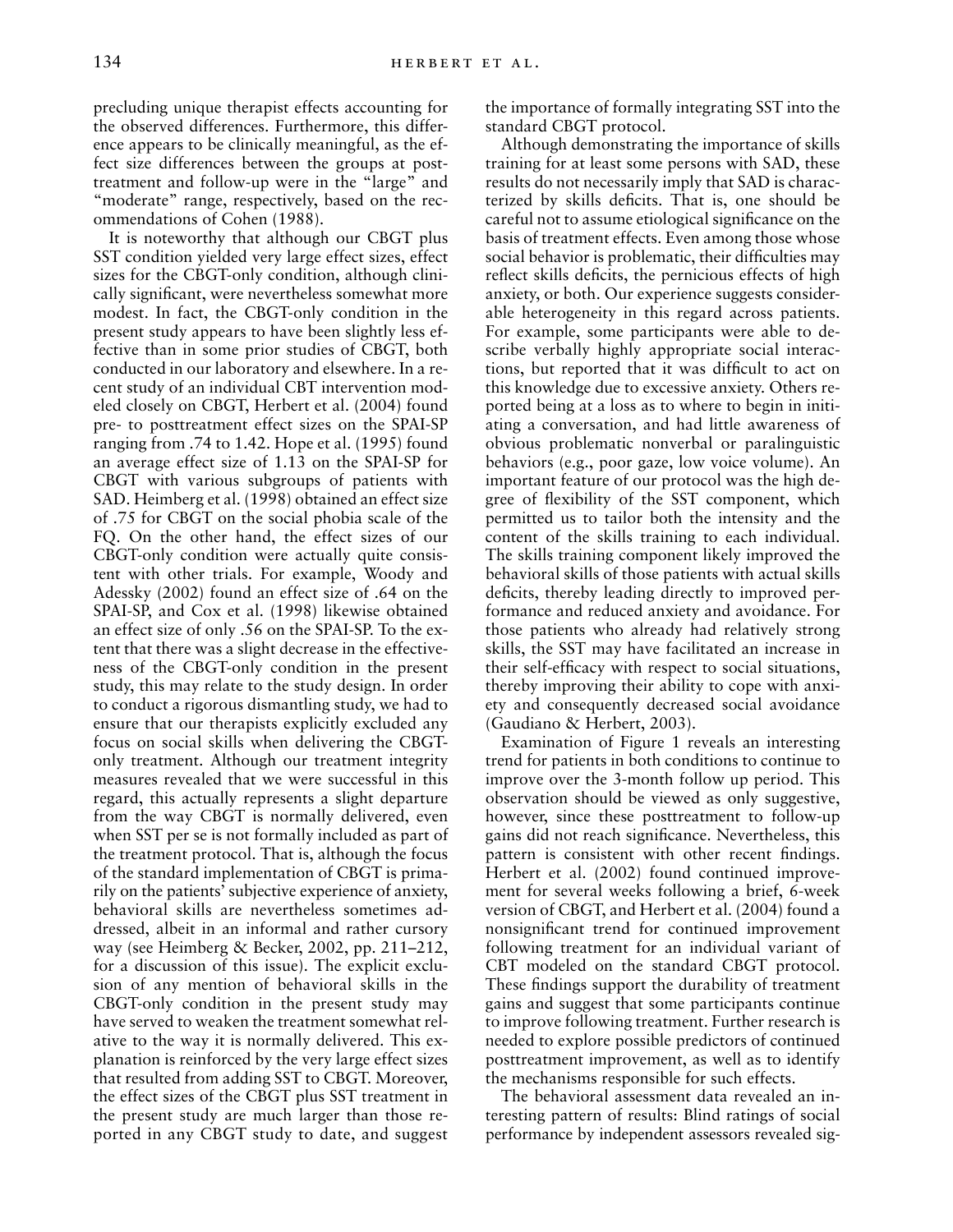nificant differences between the groups, whereas self-ratings did not. Consistent with cognitive theories of SAD (Clark & Wells, 1995; Rapee & Heimberg, 1997), these results reveal an apparent discrepancy between the participants' self-perception and how they are actually perceived by others. In fact, the patients may not be fully aware of their degree of improvement. Future research is needed to examine if patients' self-perceptions converge over time with the perceptions of others. In addition, technologies such as videotaped feedback of roleplays (Clark et al., 2003) may be useful in fostering changes in self-perceptions of social behavior.

A possible limitation of this study is the absence of a wait-list only condition to control for timerelated effects, measurement effects, and statistical regression to the mean. Although always desirable on methodological grounds, there were several reasons a wait-list condition—or an additional comparative treatment condition such as a credible "placebo" psychotherapy for that matter—was deemed unnecessary. The primary research question involved the additive effects of SST to a well-established intervention, rather than the relative effects of either intervention compared to no treatment or to other treatments. The efficacy of CBGT has already been well established. SAD is generally accepted to follow a chronic and unremitting course without treatment. Since the present sample was composed of only patients with the generalized subtype of SAD and who also had significant rates of comorbid psychopathology, it is unlikely that placebo response contributed significantly to the observed effects. In fact, the documented efficacy of CBGT relative to both pill placebo and to credible psychotherapy "placebo" conditions actually raises questions about the ethics of continued use of wait-list conditions with this population. Nevertheless, caution should be exercised in interpreting the present results beyond the conditions specifically evaluated. Other study limitations include the absence of measures of adherence to homework assignments, the absence of completely independent reliability ratings of diagnostic status, and the fact that the therapists were not completely blind to the study hypotheses.

An important strength of this study is that the minimal participant exclusion criteria yielded a highly representative sample. Patients all met criteria for the more common and more severe generalized subtype of SAD, most met criteria for avoidant personality disorder, and the majority also had additional comorbid Axis I conditions. This supports the external validity of our findings. Most prior research has excluded patients with significant comorbid psychopathology such as major depression

(e.g., Clark et al., 2003; Davidson et al., 2003; Heimberg et al., 1998). The high response rate among patients who received the integrated CBGT and SST program is especially promising.

Future research is needed to clarify the best algorithm for integrating SST within CBGT across patients. Consistent with the recommendations of Strahan and Conger (1999), treatment here was guided by a careful assessment of each individual's specific difficulties, based on a review of videotaped role-play situations that participants completed prior to treatment. Nevertheless, the link between these assessment results and the specific degree of emphasis of the various components of our protocol (i.e., SST, cognitive restructuring, and simulated exposure exercises) was not formalized, but left to the clinical judgment of the therapists. Further research is needed to clarify the optimal strategy for matching assessment results with intervention strategies in SAD. It is possible, for example, that treatment effects might be maximized by matching treatment components to patients' problem areas (e.g., providing SST only when problems with social skills are observed). Although intuitively appealing, such matching of client attributes by intervention type effects within a given disorder have been notoriously difficult to demonstrate in the psychotherapy literature. With respect to SAD, for example, Öst and colleagues (Jerremalm, Jansson, & Öst, 1986; Öst, Jerremalm, & Johansson, 1981) failed to find support for differential treatment effects for physiological, behavioral, and cognitive reactors. The SST procedures employed here may prove beneficial to many patients with generalized SAD as part of a comprehensive cognitive behavioral treatment program regardless of their baseline levels of impairment in social behavior. Given the heterogeneity of problems with social skills among patients with SAD, further research is needed to clarify this issue.

In addition, further research is needed to clarify how the present program compares to other treatments for SAD that highlight SST as a major component. In particular, Turner and colleagues have developed an intervention called Social Effectiveness Therapy (SET) that combines education, SST, exposure, and homework assignments (Turner, Beidel, Cooley, et al., 1994; Turner et al., 1995). Turner et al. (1994) found an effect size of 1.02 for a small sample of 13 patients who completed a course of SET, which compares favorably with studies of CBGT. No studies to date, however, have directly compared SET with standard CBGT, much less with a CBGT protocol that incorporates SST.

Finally, although our results demonstrated impressive gains for most patients, consistent with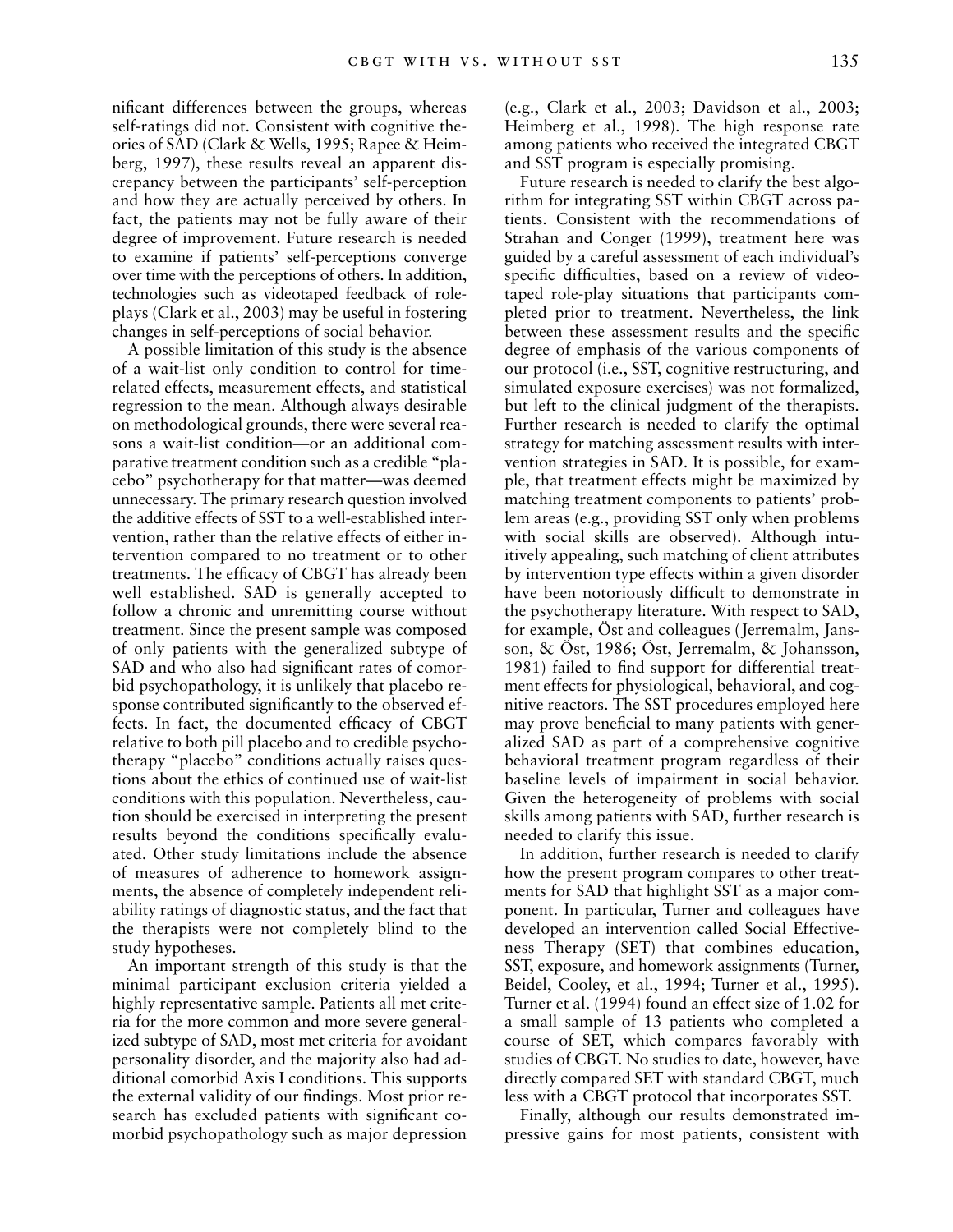prior research, it remains the case that many continued to have residual symptoms, and a few even received minimal benefit from treatment. The development of interventions specifically targeting these treatment-resistant patients is especially needed.

## References

- Alden, L. E., & Bieling, P. (1998). Interpersonal consequences of the pursuit of safety. *Behaviour Research and Therapy, 36*, 53–64.
- American Psychiatric Association. (1994). *Diagnostic and statistical manual of mental disorders* (4th ed.). Washington, DC: Author.
- Arkowitz, H., Lichtenstein, E., McGovern, K., & Hines, P. (1975). The behavioral assessment of social competence in males. *Behavior Therapy, 6*, 3–13.
- Baker, S. R., & Edelmann, R. J. (2002). Is social phobia related to lack of social skills? Duration of skill-related behaviours and ratings of behavioural adequacy. *British Journal of Clinical Psychology, 41*, 243–257.
- Beck, A. T., & Steer, R. A. (1987). *Manual for the Beck Depression Inventory.* San Antonio, TX: Psychological Corporation.
- Beck, A. T., Steer, R. A., & Garbin, R. A. (1988). Psychometric properties of the Beck Depression Inventory: Twenty-five years of evaluation. *Clinical Psychology Review, 8*, 77–100.
- Behar, E., & Borkovec, T. D. (2003). Between-group psychotherapy outcome research. In J. A. Schinka & W. Velicer (Eds.), *Comprehensive handbook of psychology (Vol. 2): Research methods* (pp. 213–240). New York: Wiley.
- Beidel, D. C., Turner, S. M., & Cooley, M. R. (1993). Assessing reliable and clinically significant change in social phobia: Validity of the Social Phobia and Anxiety Inventory. *Behaviour Research and Therapy, 31*, 331–337.
- Beidel, D. C., Turner, S. M., Jacob, R. G., & Cooley, M. R. (1989). Assessment of social phobia: Reliability of an impromtu speech. *Journal of Anxiety Disorders, 3*, 149– 158.
- Beidel, D. C., Turner, S. M., Stanley, M. A., & Dancu, C. V. (1989). The Social Phobia and Anxiety Inventory: Concurrent and external validity. *Behavior Therapy, 20*, 417–427.
- Bellack, A. S. (1983). Recurrent problems in the behavioral assessment of social skill. *Behaviour Research and Therapy, 21*, 29–41.
- Brown, E. J., Heimberg, R. G., & Juster, H. R. (1995). Social Phobia subtype and Avoidant Personality Disorder: Effect on severity of Social Phobia, impairment, and outcome of cognitive behavioral treatment. *Behavior Therapy, 26*, 467– 486.
- Brown, T. A., Di Nardo, P. A., & Barlow, D. H. (1994). *Anxiety Disorders Interview Schedule for DSM-IV (ADIS-IV).* Albany, NY: Graywind.
- Chambless, D. L., & Ollendick, T. H. (2001). Empirically supported psychological interventions: Controversies and evidence. *Annual Review of Psychology, 52*, 685–716.
- Chambless, D. L., Tran, G. Q., & Glass, C. R. (1997). Predictors of response to cognitive-behavioral group therapy for social phobia. *Journal of Anxiety Disorders, 11*, 221–240.
- Clark, D. M., Ehlers, A., McManus, F., Hackmann, A., Fennell, M., Campbell, H., Flower, T., Davenport, C., & Louis, B. (2003). Cognitive therapy versus fluoxetine in Generalized Social Phobia: A randomized placebo-controlled trial. *Journal of Consulting and Clinical Psychology, 71*, 1058– 1067.
- Clark, D. M., & Wells, A. (1995). A cognitive model of social

phobia. In R. G. Heimberg, M. R. Liebowitz, D. A. Hope, & F. R. Schneier (Eds.), *Social phobia: Diagnosis, assessment, and treatment* (pp. 69–93). New York: The Guilford Press.

- Cohen, J. (1988). *Statistical power analysis for the behavioral sciences* (2nd ed.). Hillsdale, NJ: Erlbaum.
- Cox, B. J., Parker, J. D. A., & Swinson, R. P. (1996). Confirmatory factor analysis of the Fear Questionnaire with social phobia patients. *British Journal of Psychiatry, 168*, 497–499.
- Cox, B. J., Ross, L., Swinson, R. P., & Direnfeld, D. M. (1998). A comparison of social phobia outcome measures in cognitive-behavioral group therapy. *Behavior Modification, 22*, 285–297.
- Cox, B. J., Swinson, R. P., & Parker, J. D. A. (1993). Confirmatory factor analysis of the Fear Questionnaire in panic disorder with agoraphobia. *Psychological Assessment, 5*, 235– 237.
- Cox, B. J., Swinson, R. P., & Shaw, B. F. (1991). Value of the Fear Questionnaire in differentiating agoraphobia and social phobia. *British Journal of Psychiatry, 159*, 842–845.
- Davidson, J. R. T., Foa, E. B., et al. (2003). *Fluoxetine and comprehensive cognitive behavioral therapy (CCBT): A placebo-controlled trial of monotherapy and combination therapy.* Manuscript in preparation.
- Dilk, M. N., & Bond, G. R. (1996). Meta-analytic evaluation of skills training research for individuals with severe mental illness. *Journal of Consulting and Clinical Psychology, 64*, 1337–1346.
- DiNardo, P. A., Moras, K., Barlow, D. H., Rapee, R. M., & Brown, T. A. (1993). Reliability of DSM-III-R anxiety disorder categories using the Anxiety Disorders Interview Schedule-Revised (ADIS-R). *Archives of General Psychiatry, 50*, 251–256.
- First, M. B., Spitzer, R. L., Gibbon, M., & Williams, J. B. W. (1996). *Structured Clinical Interview for DSM-IV Axis I Disorders—Patient Edition (SCID-I/P, Version 2.0).* New York: New York State Psychiatric Institute, Biometrics Research Department.
- First, M. B., Spitzer, R. L., Gibbon, M., Williams, J. B. W., & Benjamin, L. (1994). *Structured Clinical Interview for DSM-IV Axis II Personality Disorders (SCID-II, Ver. 2.0).* New York: New York State Psychiatric Institute, Biometrics Research Department.
- Franklin, M. E., Feeny, N. C., Abramowitz, J. S., Zoellner, L. A., & Bux, D. A. (2001). Comprehensive cognitive behavior therapy: A multi-component treatment for generalized social phobia. *Psicoterapia Cognitiva e Comportamentale, 7*, 211–221.
- Fydrich, T., Chambless, D. L., Perry, K. J., Buergener, F., & Beazley, M. B. (1998). Behavioral assessment of social performance: A rating system for social phobia. *Behaviour Research and Therapy, 36*, 995–1010.
- Gaudiano, B. A., & Herbert, J. D. (2003). Preliminary psychometric evaluation of a new self-efficacy scale and its relationship to treatment outcome in Social Anxiety Disorder. *Cognitive Therapy and Research, 27*, 537–555.
- Gillis, M. M., Haaga, D. A. F., & Ford, G. T. (1995). Normative values for the Beck Anxiety Inventory, Fear Questionnaire, Penn State Worry Questionnaire, and Social Phobia and Anxiety Inventory. *Psychological Assessment, 7*, 450–455.
- Glass, C. R., & Arnkoff, D. B. (1989). Behavioral assessment of social anxiety and social phobia. *Clinical Psychology Review, 9*, 75–90.
- Guy, W. (1976). *Early clinical drug evaluation unit (ECDEU) assessment manual for psychopharmacology (Rev.)* (NIH Publication No. 76–338). Rockville, MD: U.S. Department of Health, Education, and Welfare.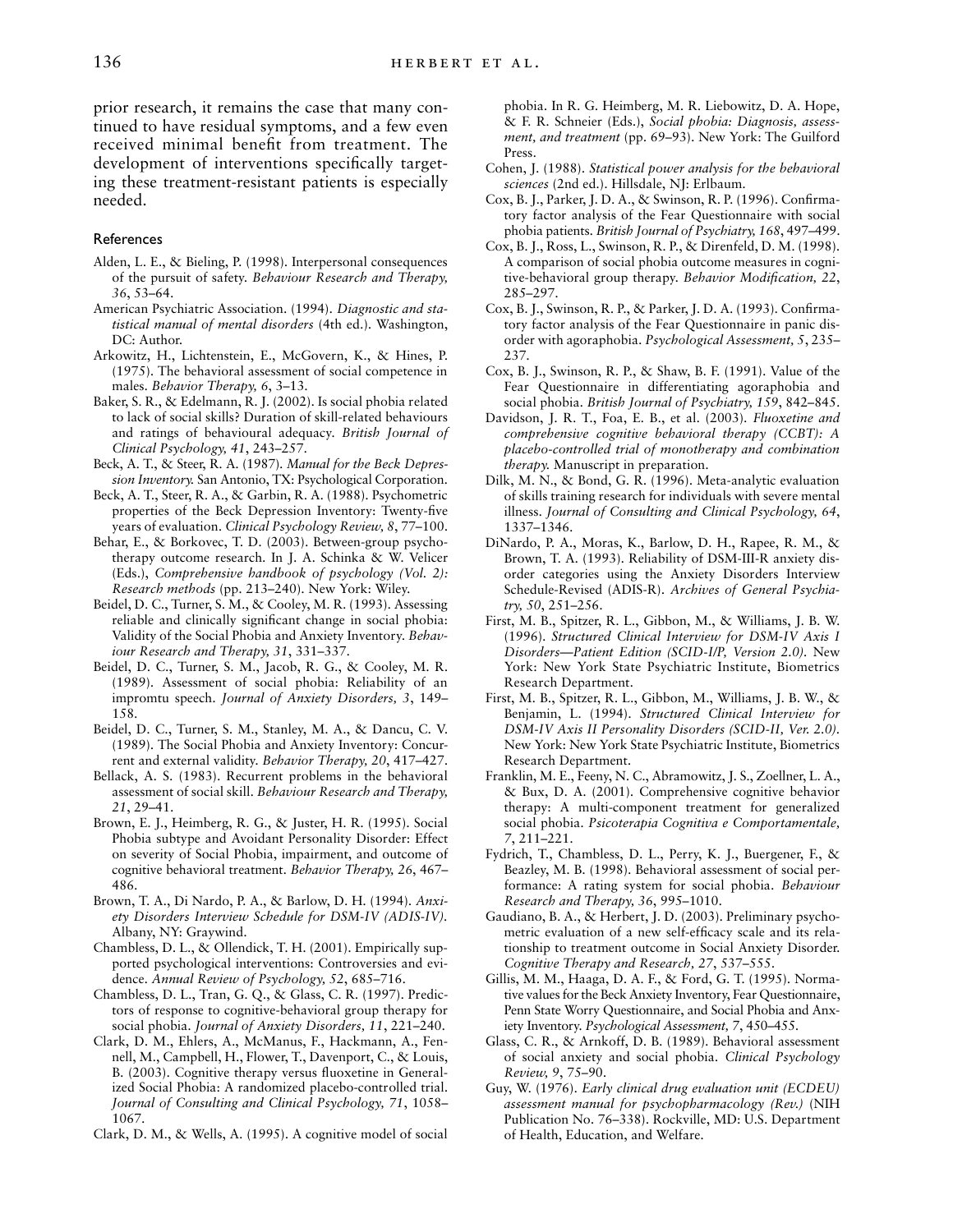- Haug, T. T., Blomhoff, S., Hellstrøm, K., Holme, I., Humble, M., Madsbu, H. P., & Wold, J. E. (2003). Exposure therapy and sertraline in social phobia: 1-year follow-up of a randomized controlled trial. *British Journal of Psychiatry, 182*, 312–318.
- Heimberg, R. G. (1991). *Cognitive-behavioral group therapy for social phobia: A treatment manual.* Unpublished manuscript, The University at Albany, State University of New York.
- Heimberg, R. G. (2002, November). *The understanding and treatment of social anxiety: What a long strange trip it's been (and will be).* Paper presented at the annual meeting of the Association for Advancement of Behavior Therapy, Reno, NV.
- Heimberg, R. G., & Becker, R. E. (2002). *Cognitive-behavioral group therapy for social phobia: Basic mechanisms and clinical strategies*. New York: The Guilford Press.
- Heimberg, R. G., Dodge, C. S., Hope, D. A., Kennedy, C. R., Zollo, L., & Becker, R. E. (1990). Cognitive-behavioral group treatment of social phobia: Comparison to a credible placebo control. *Cognitive Therapy and Research, 14*, 1– 23.
- Heimberg, R. G., Liebowitz, M. R., Hope, D. A., Schneier, F. R., Hold, C. S., Welkowitz, L., Juster, H. R., Campeas, R., Bruch, M. A., Cloitre, M., Fallon, B., & Klein, D. F. (1998). Cognitive-behavioral group therapy versus phenelzine in social phobia: 12-week outcome. *Archives of General Psychiatry, 55*, 1133–1141.
- Herbert, J. D. (1995). An overview of the current status of social phobia. *Applied and preventive Psychology, 4*, 39– 51.
- Herbert, J. D., Bellack, A. S., & Hope, D. A. (1991). Concurrent validity of the Social Phobia and Anxiety Inventory. *Journal of Psychopathology and Behavioral Assessment, 14*, 357–368.
- Herbert, J. D., Hope, D. A., & Bellack, A. S. (1992). Validity of the distinction between generalized social phobia and avoidant personality disorder. *Journal of Abnormal Psychology, 101*, 332–339.
- Herbert, J. D., Rheingold, A. A., & Brandsma, L. L. (2001). Assessment of social anxiety and social phobia. In S. G. Hofmann & P. M. DiBartolo (Eds.), *From social anxiety to social phobia: Multiple perspectives* (pp. 20–45). Boston: Allyn & Bacon.
- Herbert, J. D., Rheingold, A. A., Gaudiano, B. A., & Myers, V. H. (2004). Standard versus extended cognitive behavior therapy for social anxiety disorder: A randomized controlled trial. *Behavioural and Cognitive Psychotherapy, 32*, 1–17.
- Herbert, J. D., Rheingold, A. A., & Goldstein, S. G. (2002). Brief cognitive behavioral group therapy for social anxiety disorder. *Cognitive and Behavioral Practice, 9*, 1–8.
- Hersen, M., Bellack, A. S., Himmelhoch, J. M., & Thase, M. E. (1984). Effects of social skills training, amitriptyline, and psychotherapy in unipolar depressed women. *Behavior Therapy, 15*, 21–40.
- Hofmann, S. G. (2000). Self-focused attention before and after treatment of social phobia. *Behaviour Research and Therapy, 38*, 717–725.
- Hope, D. A., Herbert, J. D., & White, C. (1995). Social phobia subtype, avoidant personality disorder, and psychotherapy outcome. *Cognitive Therapy and Research, 19*, 339–417.
- Hopko, D. R., McNeil, D. W., Zvolensky, M. J., & Eifert, G. H. (2001). The relation between anxiety and skill in performance-based anxiety disorders: A behavioral formulation of social phobia. *Behavior Therapy, 32*, 185–207.
- Huppert, J. D., Roth, D. A., Keefe, F. J., Davidson, J. R. T., & Foa, E. B. (2002, November). *Comprehensive CBT, Fluox-*

*etine, and their combination: A randomized, placebo-controlled trial.* Paper presented at the annual meeting of the Association for Advancement of Behavior Therapy, Reno, NV.

- Jacobson, N. S., Dobson, K. S., Truax, P. A., Addis, M. E., Koerner, K., Gollan, J. K., Gortner, E., & Prince, S. E. (1996). A component analysis of cognitive-behavior treatment for depression. *Journal of Consulting and Clinical Psychology, 64*, 295–304.
- Jerremalm, A., Jansson, L., & Öst, L.-G. (1986). Cognitive and physiological reactivity and the effects of different behavioral methods in the treatment of social phobia. *Behaviour Research and Therapy, 24*, 171–180.
- Kessler, R. C., Stang, P., Wittchen, H.-U., Stein, M., & Walters, E. E. (1999). Lifetime comorbidities between social phobia and mood disorders in the US National Comorbidity Survey. *Psychological Medicine, 29*, 555–567.
- Leary, M. R. (1983). A brief version of the Fear of Negative Evaluation Scale. *Personality and Social Psychology Bulletin, 9*, 371–375.
- Leon, A. C., Olfson, M., Portera, L. Farber, L., & Sheehan, D. V. (1997). Assessing psychiatric impairment in primary care with the Sheehan Disability Scale. *International Journal of Psychiatry in Medicine, 27*, 93–105.
- Leon, A. C., Shear, M. K., Portera, L., & Klerman, G. L. (1992). Assessing impairment in patients with panic disorder: The Sheehan Disability Scale*. Social Psychiatry and Psychiatric Epidemiology, 27*, 78–82.
- Liberman, R. P., DeRisi, W. R., & Mueser, K. T. (1989). *Social skills training for psychiatric patients.* Needham Heights, MA: Allyn & Bacon.
- Liebowitz, M. R., Heimberg, R. G., Schneier, F. R., Hope, D. A., Davies, S., Holt, C. S., Goetz, D., Juster, H. R., Lin, S. H., Bruch, M., Marshall, R. D., & Klein, D. F. (1999). Cognitive-behavioral group therapy versus phenelzine in social phobia: Long-term outcome. *Depression and Anxiety, 10*, 89–98.
- Marks, I. M., & Mathews, A. M. (1979). Brief standard rating for phobic patients. *Behaviour Research and Therapy, 17*, 263–267.
- McNeil, D. W., Ries, B. J., & Turk, C. L. (1995). Behavioral assessment: Self-report, physiology, and overt behavior. In R. G. Heimberg, M. R. Liebowitz, D. A. Hope, & F. R. Schneier (Eds.), *Social phobia: Diagnosis, assessment, and treatment* (pp. 202–231). New York: The Guilford Press.
- Merluzzi, T. V., & Biever, J. (1987). Role-playing procedures for the behavior assessment of social skill: A validity study. *Behavior Assessment, 9*, 361–377.
- Mersch, P. P. A., Emmelkamp, P. M. G., Bogels, S. M., & Van der Sleen, J. (1989). Social phobia: Individual response patterns and the effects of behavioral and cognitive interventions. *Behaviour Research and Therapy, 27*, 421–434.
- Michelson, L., & Mavissakalian, M. (1983). Temporal stability of self report measures in agoraphobia research. *Behaviour Research and Therapy, 21*, 695–698.
- Norton, P. J., & Hope, D. A. (2001a). Analogue observational methods in the assessment of social functioning in adults. *Psychological Assessment, 13*, 59–72.
- Norton, P. J., & Hope, D. A. (2001b). Kernels of truth or distorted perceptions: Self and observer ratings of social anxiety and performance. *Behavior Therapy, 32*, 765–786.
- Oei, T. P. S., Moylan, A., & Evans, L. (1991). Validity and clinical utility of the Fear Questionnaire for anxiety-disorder patients. *Psychological Assessment, 3*, 391–397.
- Osman, A., Barrios, F. X., Aukes, D., & Osman, J. R. (1995). Psychometric evaluation of the Social Phobia and Anxiety Inventory in college students. *Journal of Clinical Psychology, 51*, 235–243.